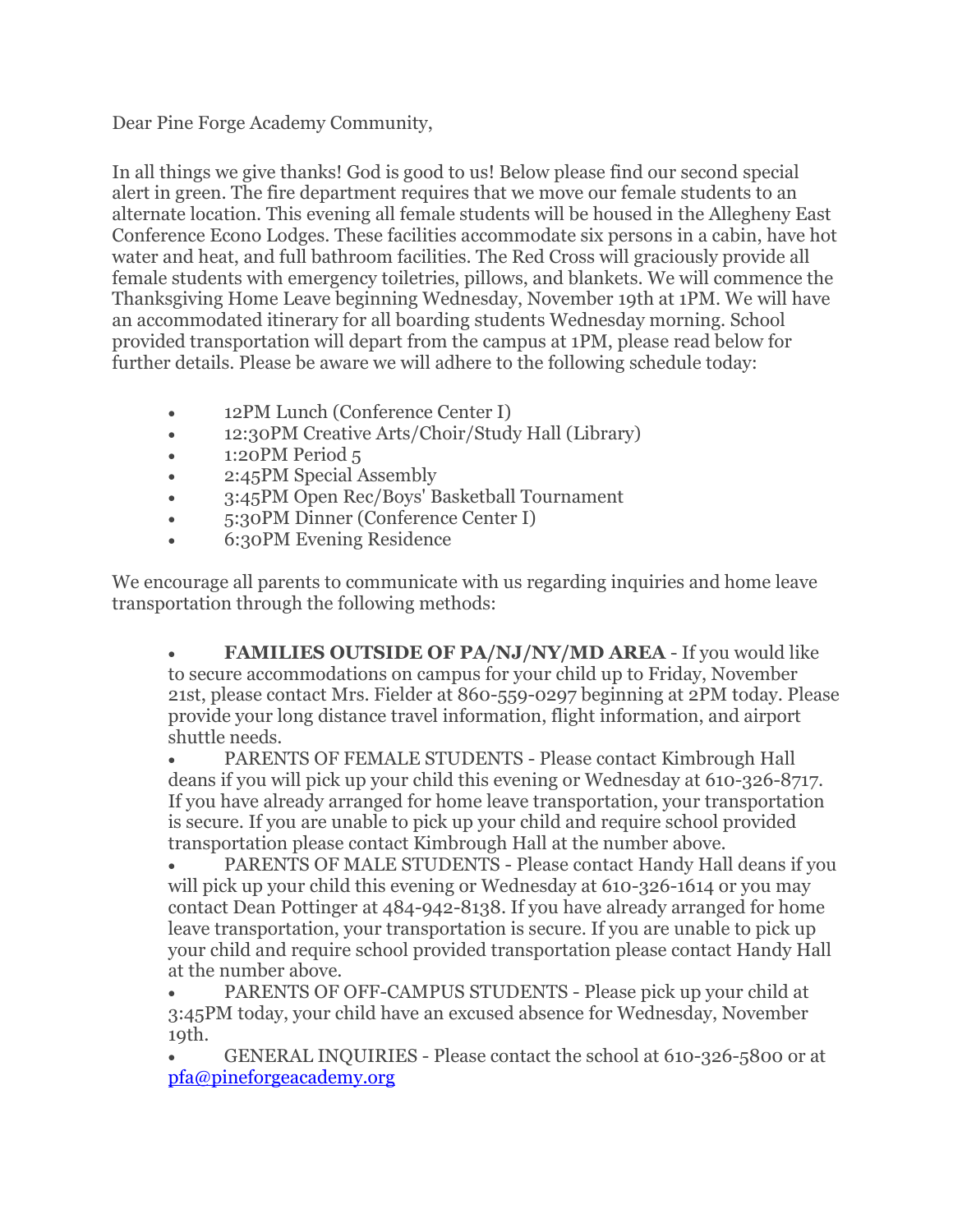Pine Forge Academy Pre-Arranged and Emergency Home Leave transportation will depart for the following areas at 1PM on Wednesday, November 19th:

- Northeastern Conference
- Trinity Temple
- Takoma Academy
- BWI Airport
- Philadelphia Airport

Bus chaperones will have students notify parents when they are within immediate proximity of the drop off point.

Parents who wish to pick up their children this evening may report to Wagner Hall. Wagner Hall will serve as the command center where your child's room and lodging information will be secured.

Fire trucks were dispatched to Pine Forge Academy's Kimbrough Hall dormitory at 9 a.m. this morning, due to a fire. Fire trucks were able to contain the fire, and no one was injured.

Students were already in class across campus, and the staff who were in the dorm at the time were able to exit unharmed. Students will continue with their regular school schedule for the rest of the day. Arrangements are being made for the 69 young ladies who are displaced as a result of the fire.

The fire department confirmed that the fire started in a dorm room after some articles of clothing were ignited due to its close proximity to a wall heater. The safety of our students and faculty is our highest priority and all parents have been notified.

Pine Forge Academy staff, led by Principal Nicole Falconer, will continue to monitor any further developments and keep you informed. Questions and further inquiries can be addressed to pfa@pineforgeacademy.org.

Here are some links to earlier local news coverage of the incident. It is anticipated that local coverage will continue on this evening's news.

[http://www.wfmz.com/news/news-regional-southeasternpa/fire-displaces-100](http://www.wfmz.com/news/news-regional-southeasternpa/fire-displaces-100-students-from-pine-forge-academy-dormitory-in-douglass/29794088) [students-from-pine-forge-academy-dormitory-in-douglass/29794088](http://www.wfmz.com/news/news-regional-southeasternpa/fire-displaces-100-students-from-pine-forge-academy-dormitory-in-douglass/29794088)

[http://www.pottsmerc.com/general-news/20141118/fire-reported-at-pine-forge](http://www.pottsmerc.com/general-news/20141118/fire-reported-at-pine-forge-academy)[academy](http://www.pottsmerc.com/general-news/20141118/fire-reported-at-pine-forge-academy)

Sincerely,